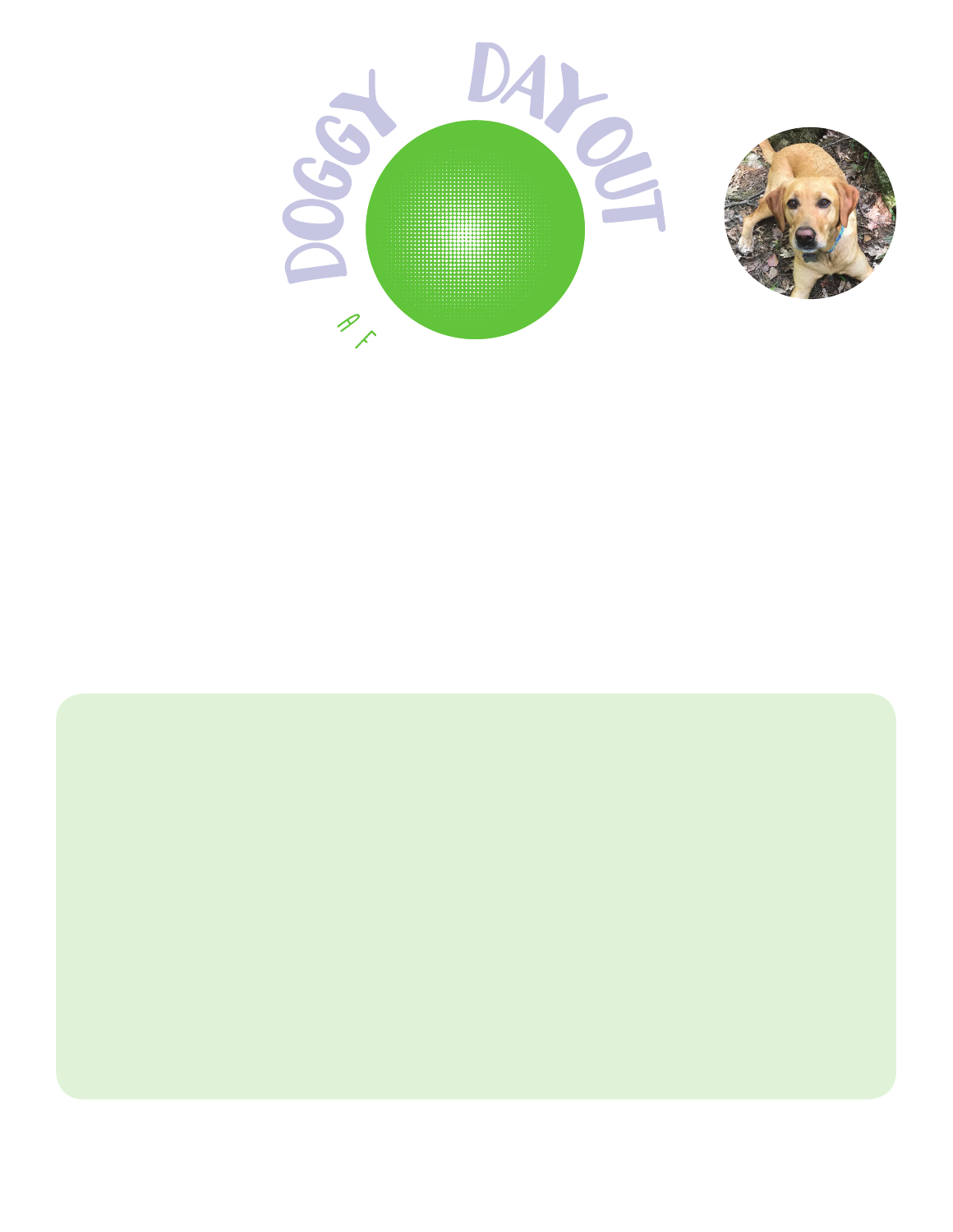# EMERGENCIES THAT REQUIRE IMMEDIATE ATTENTION:

- Sudden or blowout diarrhea where dog has no control at all
- Temperatures over 104 degrees Fahrenheit
- Extreme dehydration if you pinch the skin and the skin remains tented for 5 seconds.(The eyes may appear to be sunken in. The gums will feel dry or tacky.)
- Excessive vomiting or vomiting blood or green or yellow bile
- Vomiting combined with diarrhea and lethargy
- Difficulty breathing or very shallow or labored breathing
- Extreme lethargy dog is barely moving or not moving at all
- Swelling of the face or eyes
- Prolapsed rectum
- Ingestion of something toxic
- Swollen or broken limbs
- Seizures
- Uncontrolled bleeding
- Sudden disorientation or loss of coordination
- Anything else that makes you think that your dog is in pain or in danger of passing away

*\**Non-emergency concerns can be noted at the time of drop off

### BEFORE YOU PICK UP YOUR DOG:

- Be prepared for anything. Remember, we don't know what many of these dogs have been through. We don't know their past, we don't know how they have been treated, we don't know how their living situation once was, and most importantly, we don't know their true personality. All we do know is what we see here at our facility and what little (if any) information their previous caretaker provided. We try our very best to match you with a dog that we think will do well with you, but your dog may have a very different personality once they are comfortable.
- Ready your car with the appropriate amount of space for the dog. Depending on the dog, you may need enough space for a size appropriate crate, a friend to help contain the dog to the back seat, or a barrier to avoid the dog from getting to the driver and passengers seat.
- Please plan to leave your own dog at home! The goal of our day trips is to give the dog a break from the shelter and some one on one time with humans. Although most of our shelter dogs do well with other dogs and enjoy doggy playtime, we prefer these field trips be geared towards interacting with humans and not with other dogs. Friends of Strays is not liable for the treatment or cost of vet bills incurred for your own pets at your private veterinarian.
- If you plan to take your dog home, please check your fence line and property for holes, loose planks, poisonous plants, foxtails, and dangerous household items. Even if you have/had a dog that has never gotten loose, please don't assume that your property is secure. We don't know the history of most of the dogs we place and the majority of them were strays.

#### **Friends of Strays will provide you with a leash, collar, ID tag, doggy seat belt, poop bags, water bowl, crate if needed, and some doggy business cards!**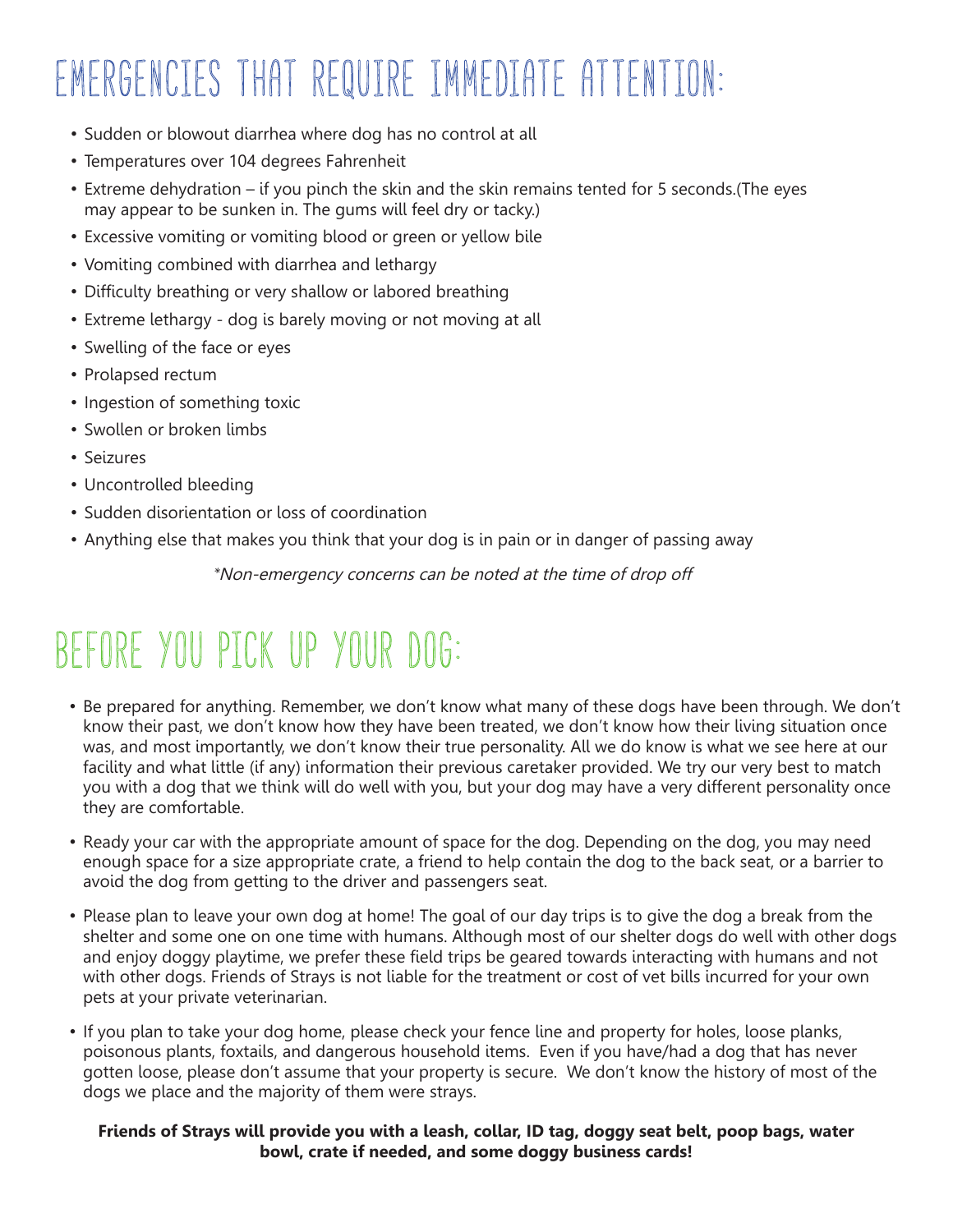## IF YOUR DOG GETS LOOSE:

Sometimes despite our best intentions, a dog will get loose. Please try not to panic. If you can see the dog, try calling them. Some of our more social guests may come right to you, but very often even social dogs get frightened once they get loose. You may be more successful calling them to get their attention and then walking the opposite direction, kneeling down and digging in the dirt like you've just found something extremely interesting. Reaching for a scared dog will often cause them to bolt and can also result in a bite, so please use caution and only reach for the dog if you feel you can safely do so. If the dog is in an area that is secured but is so scared that they are growling at you, please call us so that we can help! If the dog is already in a flat out run and is panicked, they may not respond to you at all. Please try following them from a distance so that you can see the direction they are going and hopefully catch up to them once they have slowed down. If they enter a yard, garage, etc., please secure the area to make sure they can't bolt again before attempting to lure them to you. We understand that every circumstance is different and that luring your dog to you may not be possible, please call us if this is the case!

## IF A BITE OCCURS:

If the dog bites anyone (you included) we need to know right away. If the dog bites a stranger, please take all of their information so that we can contact them to fill out the appropriate paperwork. We will need you to document what happened and the location and severity of the wound. We are required by law to report any bites that break skin to the appropriate animal control agency. We will also need to follow state laws for quarantine. A bite is not an automatic reason for euthanasia, so please do not hesitate reporting it. If you are seeing any signs of aggression, even if it is very minor, please contact your coordinator immediately.

### IF SOMEONE IS INTERESTED IN ADOPTING:

If you encounter someone who is interested in adopting your dog, please give them the dog's business card so that they may follow up with them. In general, the adoption fee for adult dogs is between \$100-\$300 and includes vaccinations, microchipping, spay/neuter surgeries, and transport. The majority of our adoptions occur as a result of the dogs being seen on our website. It is very important that we have adorable photos, and if possible a great video of your dog. Please share these at jessica@friendsofstrays.org or by messaging us on Facebook. We need your help to make sure your dog is seen as much as possible!

### AS A PARTICIPANT. YOU MUST AGREE TO:

- Have the dog under YOUR supervisor at all times
- Never leave children unattended with any dog
- Inform us if the dog bites anyone (you included) right away
- Keep the dog on leash unless confined in your secured home/backyard.
- Do not take the dog to off-leash dog areas, dog parks, or do dog introductions while on your trip
- Pick up and return the dog at the agreed upon times
- Transport the dog in a safe manner by either being in a crate or safely restrained in a back seat
- Report any behavior or medical concerns to your coordinator
- Keep the dog safe by providing adequate rest, shade, shelter and water
- Utilize only positive reinforcement training (do not verbally or physically punish the dog)
- Have a charged cell phone with you at all times that can be used to contact you
- Present the dog in a positive way to potential adopters and members of the public